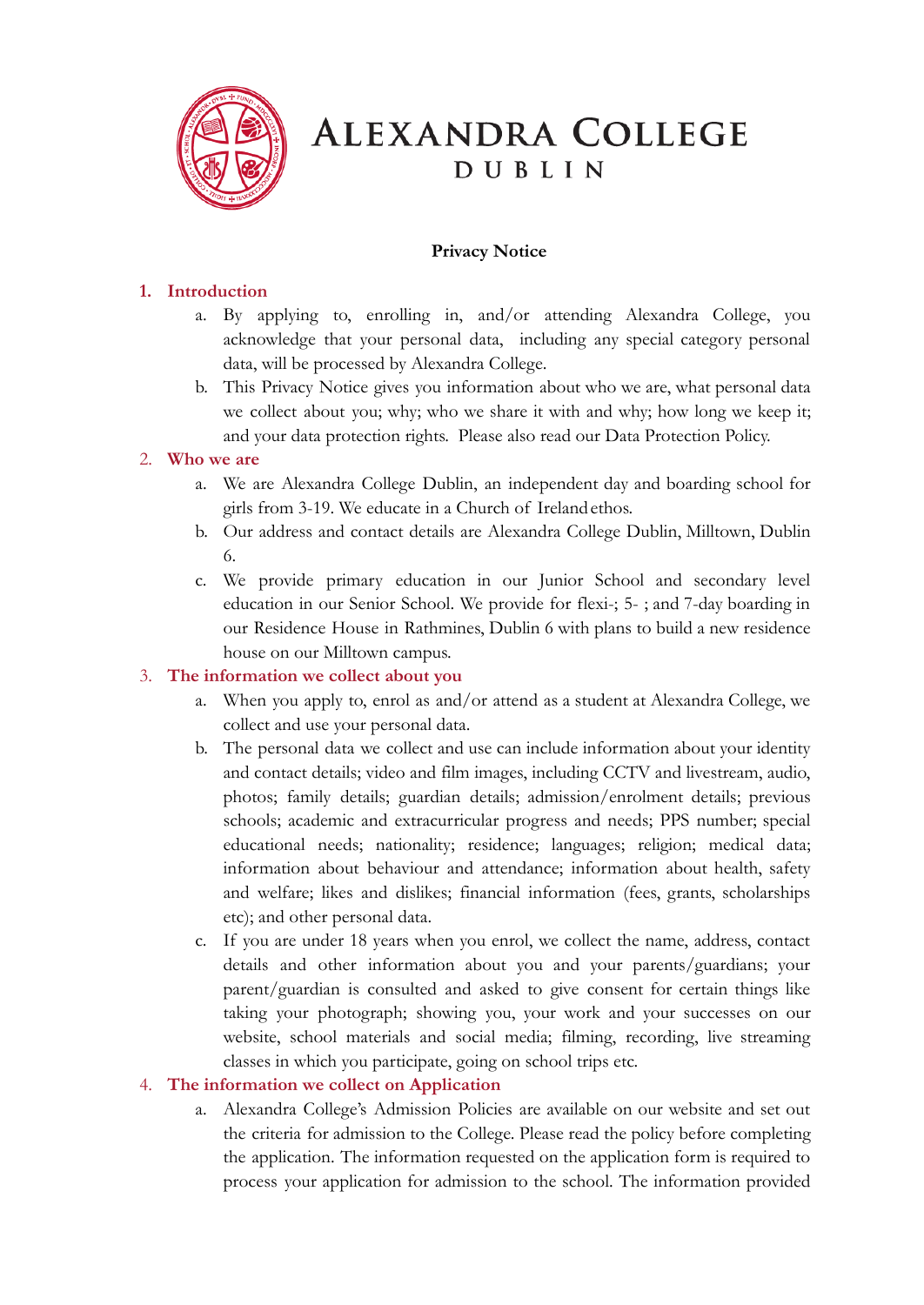by you will be treated confidentially and processed in line with the school's Admission Policies.

- b. Any personal data provided on the application form will be used to:
	- i. identify applicants
	- ii. process an application in line with the school's admissions policy
	- iii. communicate with parents/guardians about an application
	- iv. notify parents/guardians of the outcome of an application.
- c. The information will be retained for an appropriate period after processing to address any potential queries arising from the application process or added to the student's school file in the case of admitted applicants.
- d. In accordance with section 66(6) of the Education Act 1998, as amended, personal data relating to applications for admission may be shared with the board of management of another school or the patron to facilitate the efficient admission of students. This information may include the date on which an application was received by the school, the date on which an offer was made and the date on which an offer was accepted. Personal information concerning applicants may also be shared, including their name, address, date of birth and PPS number.
- e. Further information on the handling of your personal data, including how to exercise your rights under GDPR, is set out in the school's Data Protection Policy.

#### 5. **How we use your information and the legal basis**

- a. We use your personal data for purposes including:
	- i. to process and make a decision about your application for admission to the College;
	- ii. to provide you with appropriate education and support;
	- iii. to monitor your academic progress;
	- iv. to care for your health and well-being;
	- v. to care for our staff and students;
	- vi. to celebrate your endeavours and successes;
	- vii. to communicate with your parents/guardian;
	- viii. to tell the story of the College in print, on our website, in social media or in other media it is invented and developed;
		- ix. to process grant applications, fees, charges, and scholarships;
		- x. to coordinate, evaluate, fund and organise educational programmes;
		- xi. to comply with our legal obligations as an education body;
	- xii. to register for, organise, participate in competitions, matches, conferences, outings and other school related events
	- xiii. to comply with our monitoring and reporting obligations to Government bodies;
	- xiv. to process appeals, resolve disputes, and defend litigation.
- 6. For further information on what data we collect, why we collect it, how we use it, and the legal basis for using it, please see our Data Protection Policy.
- 7. **With whom we share your information**